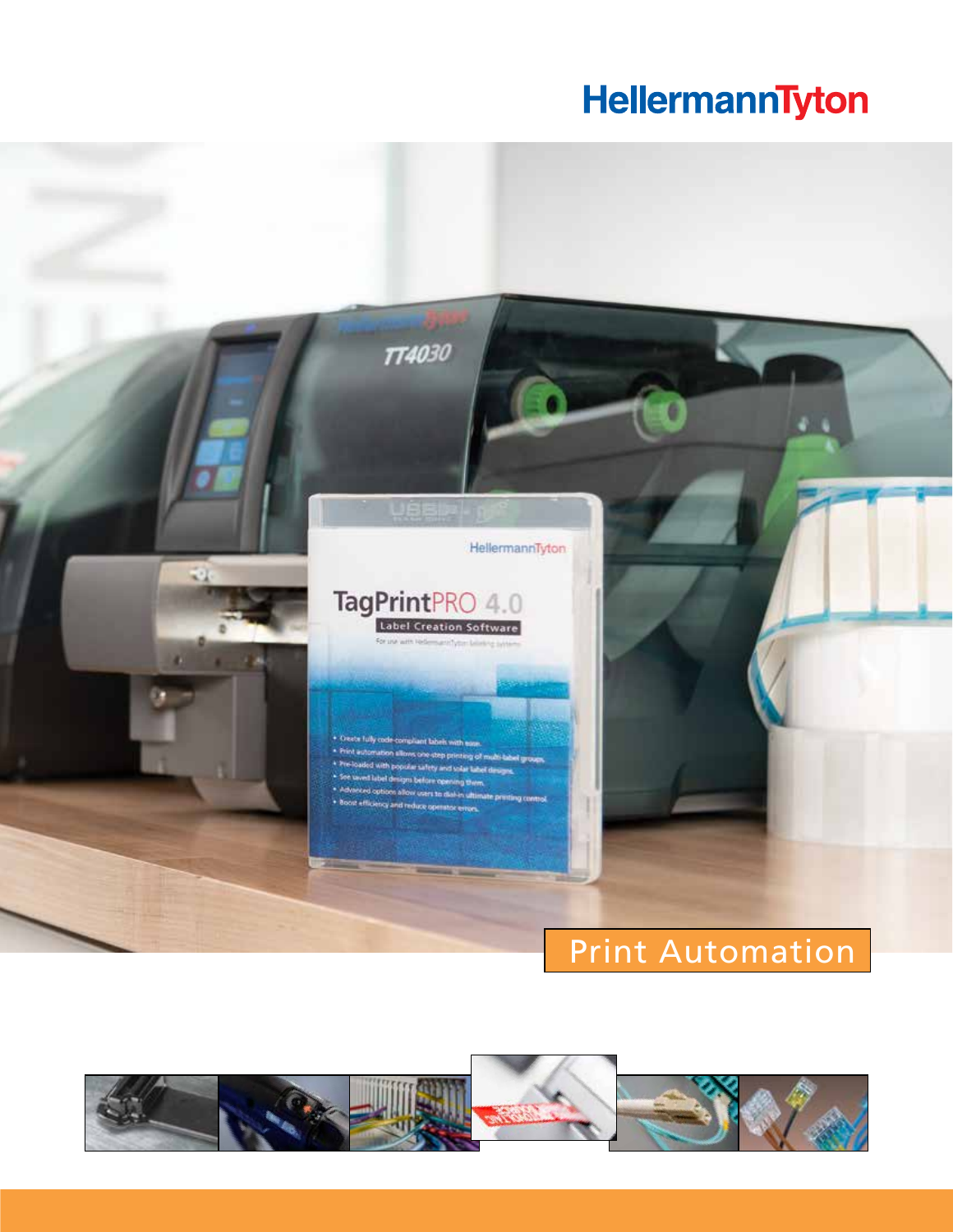## HellermannTyton

HellermannTyton Print Automation is the powerful workflow assistant built into TagPrint Pro 4.0 label creation software. Missed details and the potential for human error can slice into profitability and productivity. Print automation delivers a simple yet powerful solution to create labels in a fraction of the time.



2 www.hellermann.tyton.com 800.537.1512

#### Life before print automation: Chaos.

If you regularly print labels, you're no doubt familiar with these pain points:

- Operator errors lead to incorrect data on your customers' labels.
- You print the wrong label or use the wrong printer.
- It's a chore to find and open all the label files you need for each job.
- A customer returns a mislabeled job for rework.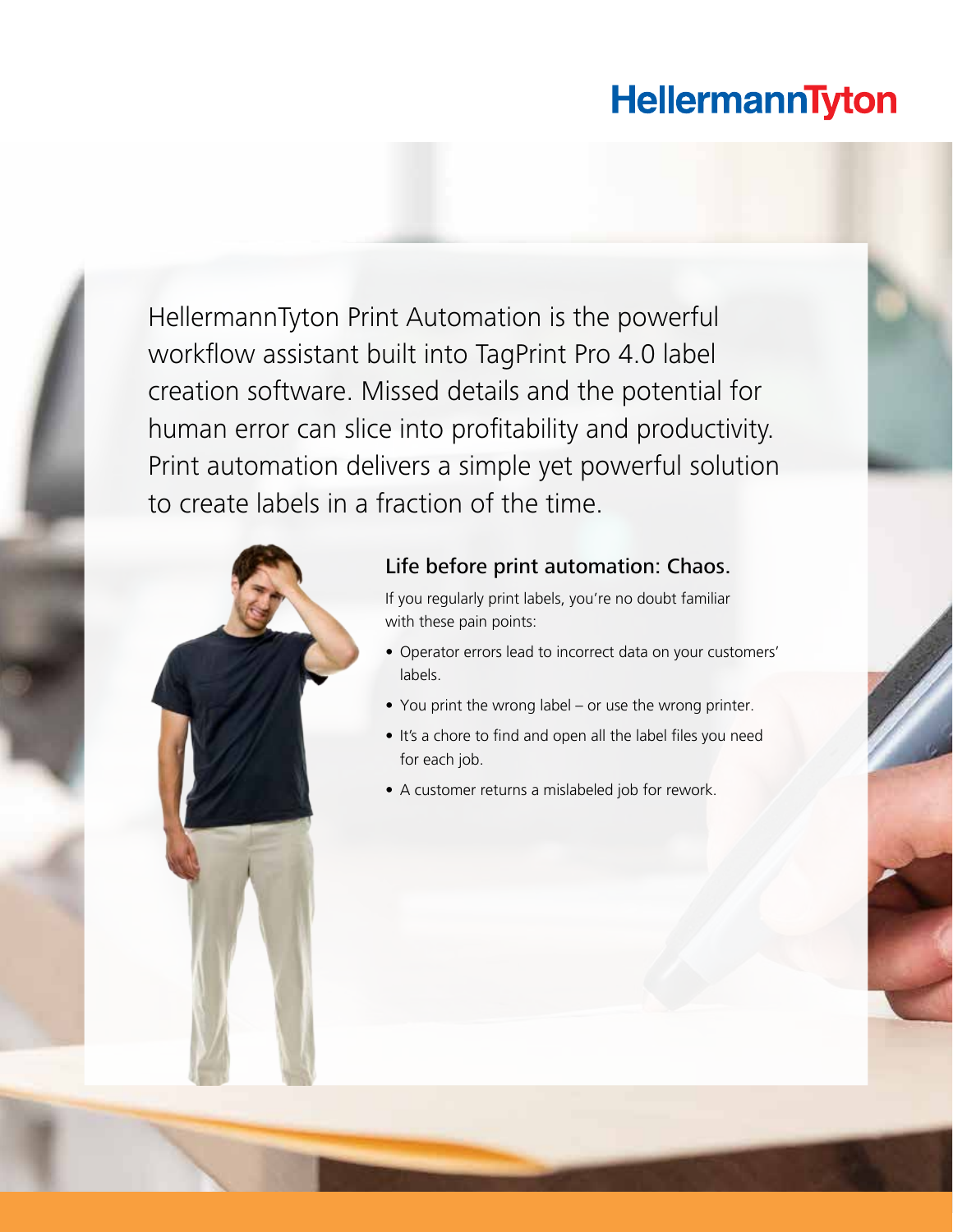## Here are some of the ways HellermannTyton helps you eliminate errors and work more efficiently.

### Create label groups with drag-n-drop simplicity.

You probably print a batch of labels for a single job. Instead of opening each label individually, create a job folder and give it an easy-to-identify group name. Then, just drag and drop all the applicable files into the folder. No more opening the files individually.

This not only saves time, it ensures the operator won't select an incorrect label.

For frequently used label groups, "pin" the batch name right to your file menu and access the labels in an instant.

### Reduce user errors by restricting access.

Manual data entry has a way of attracting mistakes. Human errors are a common, costly problem when it comes to label printing.

Among print automation's biggest strengths is the ability to reduce or completely eliminate operator error.

Set up commonly used label files once, check them for accuracy, then store them – complete with their individual print quantities, printer destinations, variable data instructions and more. No need for the operator to enter any information.

## Print entire batches of labels with a simple scan of a bar code.

Searching for, opening and printing label files individually is not only tedious, it is one more area where mistakes are made. That doesn't include the mistakes that can occur when an operator must select the printer, enter a quantity and add variable data.

With HellermannTyton print automation, the operator simply scans a bar code on the work order for instant printing. No bar code reader? The operator can enter the job number instead.

Since the creator of the label (or template) can store information such as printer destination, quantity and variable data within the file, there is nothing left for the operator to do but collect the labels from the printer.

In fact, print automation is so much better when batch printing to multiple printers – each preloaded with a different label stock. The entire job prints to all printers simultaneously. No waiting for one file to print before the next one begins.

## Add smart prompts to make adjustments on the fly.

Love the idea of hands-off label printing, but still need the ability to customize certain aspects of a print job? No problem.

When you set up the label group to launch using a bar code reader or job number, you can also set up optional user prompts to remind operators to verify the printer has the right label stock, or allow them to select quantities, add control numbers or enter a date code.

Print automation is about defining a smarter workflow, so you can reduce errors and waste – and be more productive.